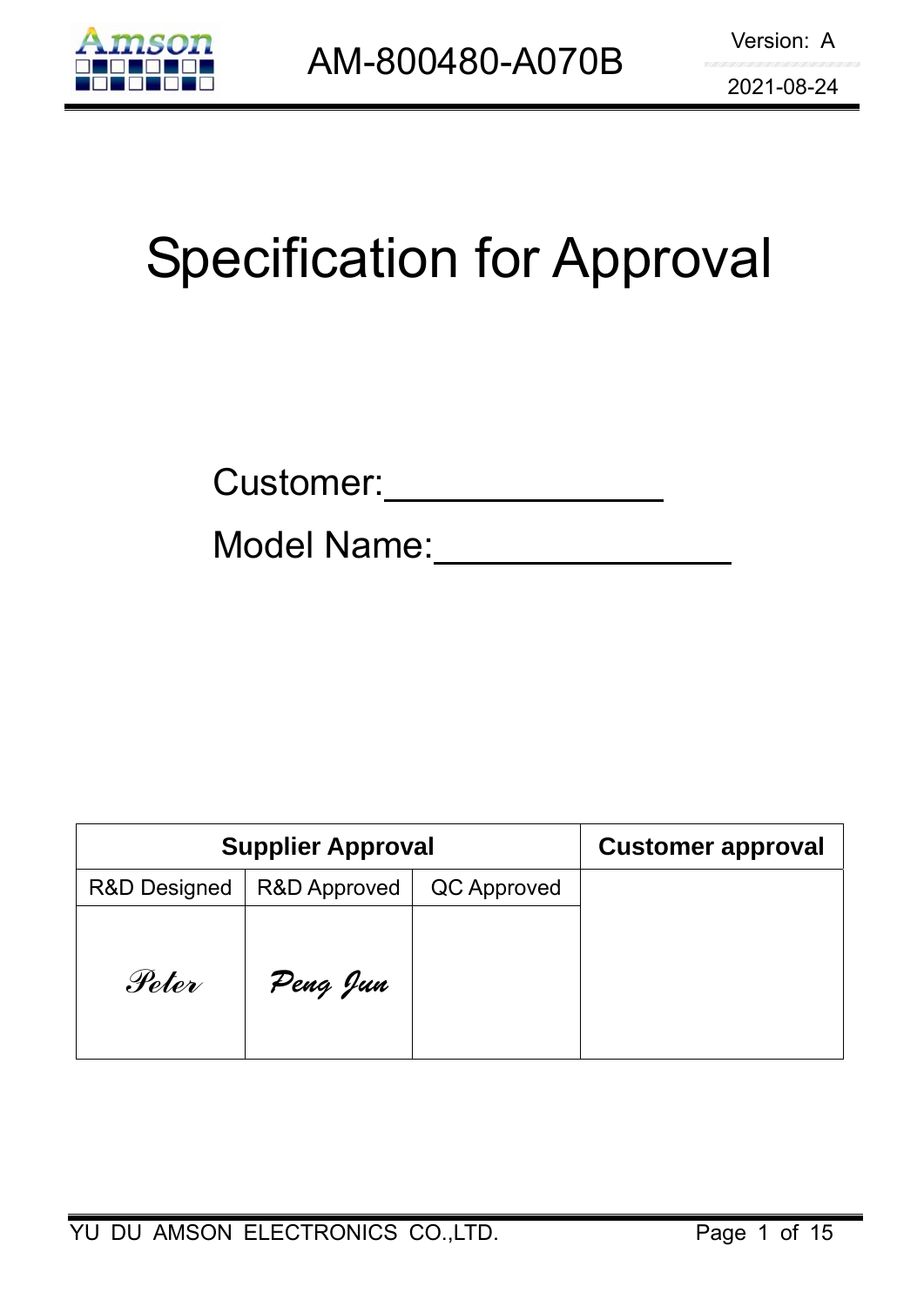

### Revision Record

| REV NO.      | <b>REV DATE</b> | <b>CONTENTS</b>  | <b>Note</b> |
|--------------|-----------------|------------------|-------------|
| $\mathsf{A}$ | 2021-08-24      | <b>NEW ISSUE</b> |             |
|              |                 |                  |             |
|              |                 |                  |             |
|              |                 |                  |             |
|              |                 |                  |             |
|              |                 |                  |             |
|              |                 |                  |             |
|              |                 |                  |             |
|              |                 |                  |             |
|              |                 |                  |             |
|              |                 |                  |             |
|              |                 |                  |             |
|              |                 |                  |             |
|              |                 |                  |             |
|              |                 |                  |             |
|              |                 |                  |             |
|              |                 |                  |             |
|              |                 |                  |             |
|              |                 |                  |             |
|              |                 |                  |             |
|              |                 |                  |             |
|              |                 |                  |             |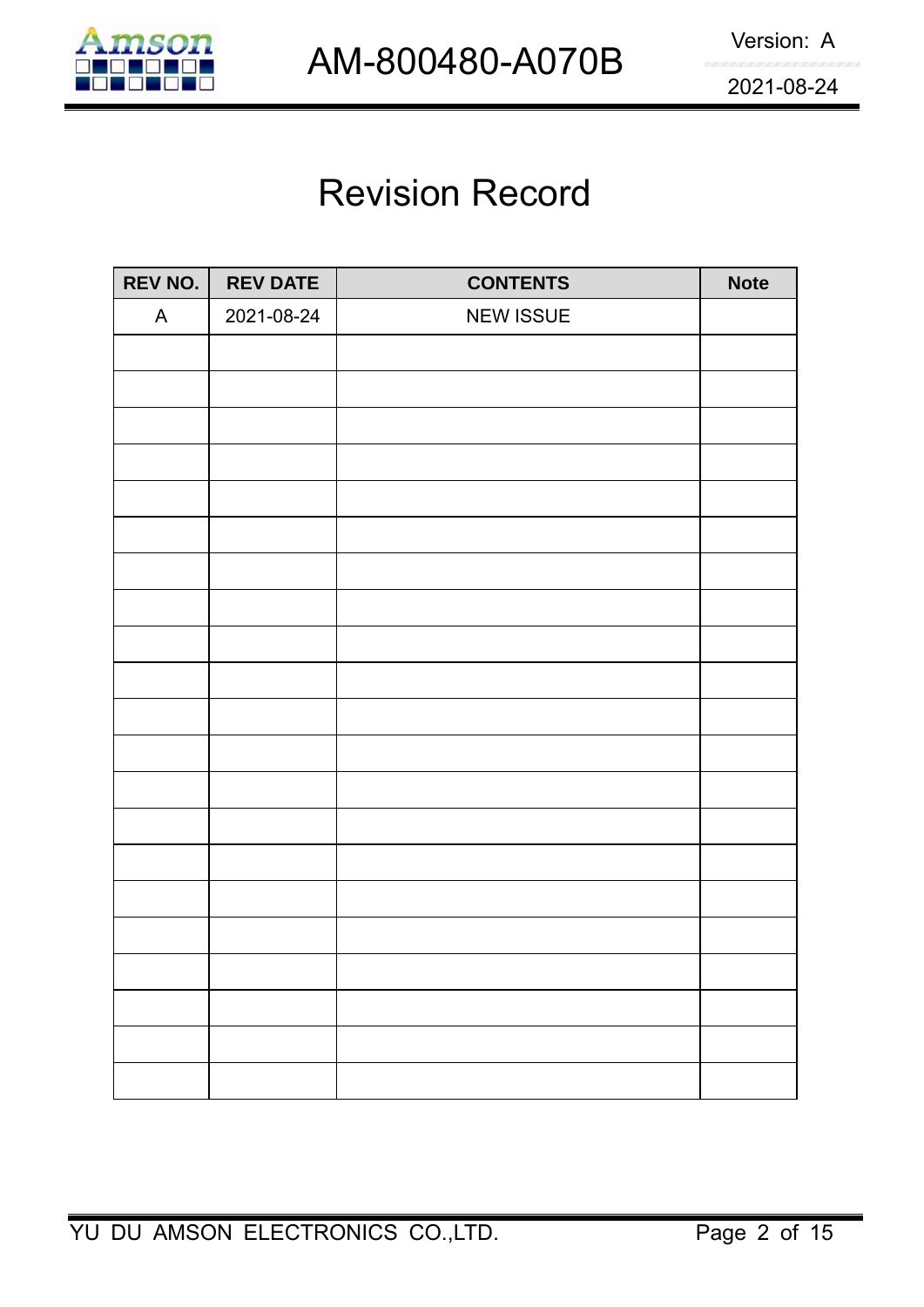

### **Table of Contents**

|                | AM-800480-A070B                                | VEISIUII. A |
|----------------|------------------------------------------------|-------------|
|                |                                                | 2021-08-24  |
|                |                                                |             |
|                |                                                |             |
|                |                                                |             |
|                | <b>Table of Contents</b>                       |             |
| No.            | Item                                           | Page        |
| 1              | <b>General Specifications</b>                  |             |
| $\overline{2}$ | <b>Outline Drawing</b>                         |             |
| 3              | Interface signals                              |             |
| 4              | <b>Absolute Maximum Ratings</b>                |             |
| 5              | Electrical Specifications and Instruction Code |             |
| 6              | <b>Optical Characteristics</b>                 |             |
| $\overline{7}$ | Reliability Test Items and Criteria            |             |
| 8              | <b>Quality Level</b>                           |             |
|                | Precautions for Use of LCD Modules             |             |
| 9              |                                                |             |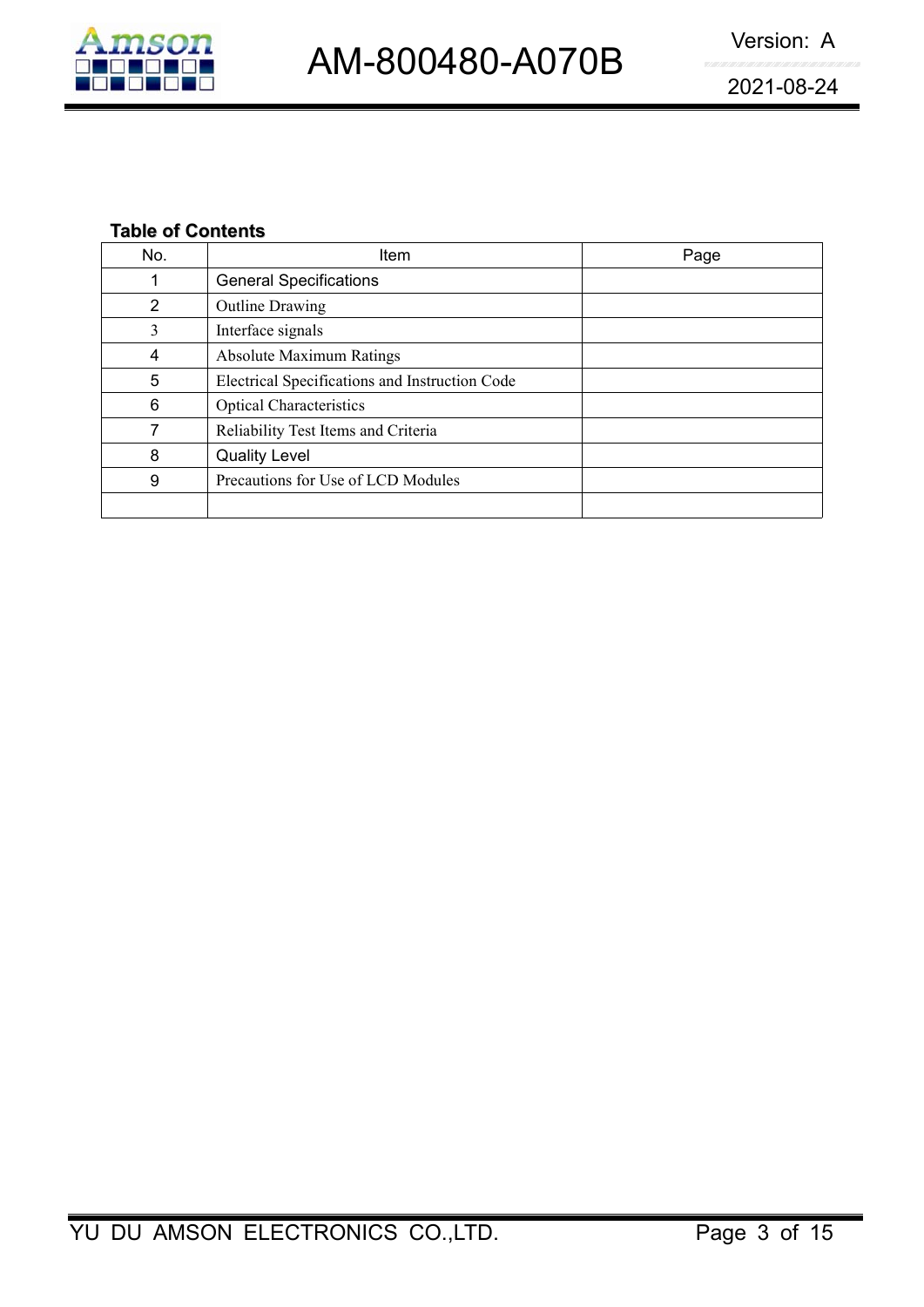

**1. General Specifications**<br> **1. General Specifications**<br> **1. General Specifications**<br> **1. General Specifications**<br> **1. General Specifications**<br> **1. General Specifications**<br> **1. General Specifications**<br> **1. General Specifi** Version: A<br> **AM-800480-A070B**<br> **REVIEW BY AM-800480-A070B**<br> **AM-800480-A070B** is a TFT-LCD module. It is composed of a<br>
FLCD panel, driver IC, FPC,TP, a back light unit. The 7" display area contains<br>
x 480 pixels and can d

|                                  | AM-800480-A070B                                                                                                                                                                                                                |                    | Version: A  |
|----------------------------------|--------------------------------------------------------------------------------------------------------------------------------------------------------------------------------------------------------------------------------|--------------------|-------------|
|                                  |                                                                                                                                                                                                                                |                    | 2021-08-24  |
| <b>1. General Specifications</b> | AM-800480-A070B is a TFT-LCD module. It is composed of a<br>TFT-LCD panel, driver IC, FPC, TP, a back light unit. The 7" display area contains<br>800 x 480 pixels and can display up to 16M colors. This product accords with |                    |             |
| Item                             | Contents                                                                                                                                                                                                                       | Unit               | <b>Note</b> |
| <b>LCD Type</b>                  | <b>TFT</b>                                                                                                                                                                                                                     | $\blacksquare$     |             |
| Display color                    | 16M                                                                                                                                                                                                                            |                    | 1           |
| <b>Viewing Direction</b>         | 12                                                                                                                                                                                                                             | O'Clock            |             |
| Gray-scale inversion             | 6                                                                                                                                                                                                                              | O'Clock            |             |
| Operating temperature            | $-20$ ~ +70                                                                                                                                                                                                                    | $\mathcal{C}$      |             |
| Storage temperature              | $-30$ $-+80$                                                                                                                                                                                                                   | $\mathcal{C}$      |             |
| Module size                      | 164.86*99.96*3.5                                                                                                                                                                                                               | mm                 | 2           |
| Active Area(W×H)                 | 154.08x85.92                                                                                                                                                                                                                   | mm                 |             |
| Number of Dots                   | 800×RGB×480                                                                                                                                                                                                                    | dots               |             |
| <b>Power Supply Voltage</b>      | 3.3                                                                                                                                                                                                                            | $\vee$             |             |
| <b>Outline Dimensions</b>        | Refer to outline<br>drawing                                                                                                                                                                                                    |                    |             |
|                                  | 18-LEDs (white)                                                                                                                                                                                                                | pcs                |             |
| <b>Backlight</b>                 |                                                                                                                                                                                                                                |                    |             |
| Brightness(LCM)                  | 250                                                                                                                                                                                                                            | CD/M <sup>^2</sup> |             |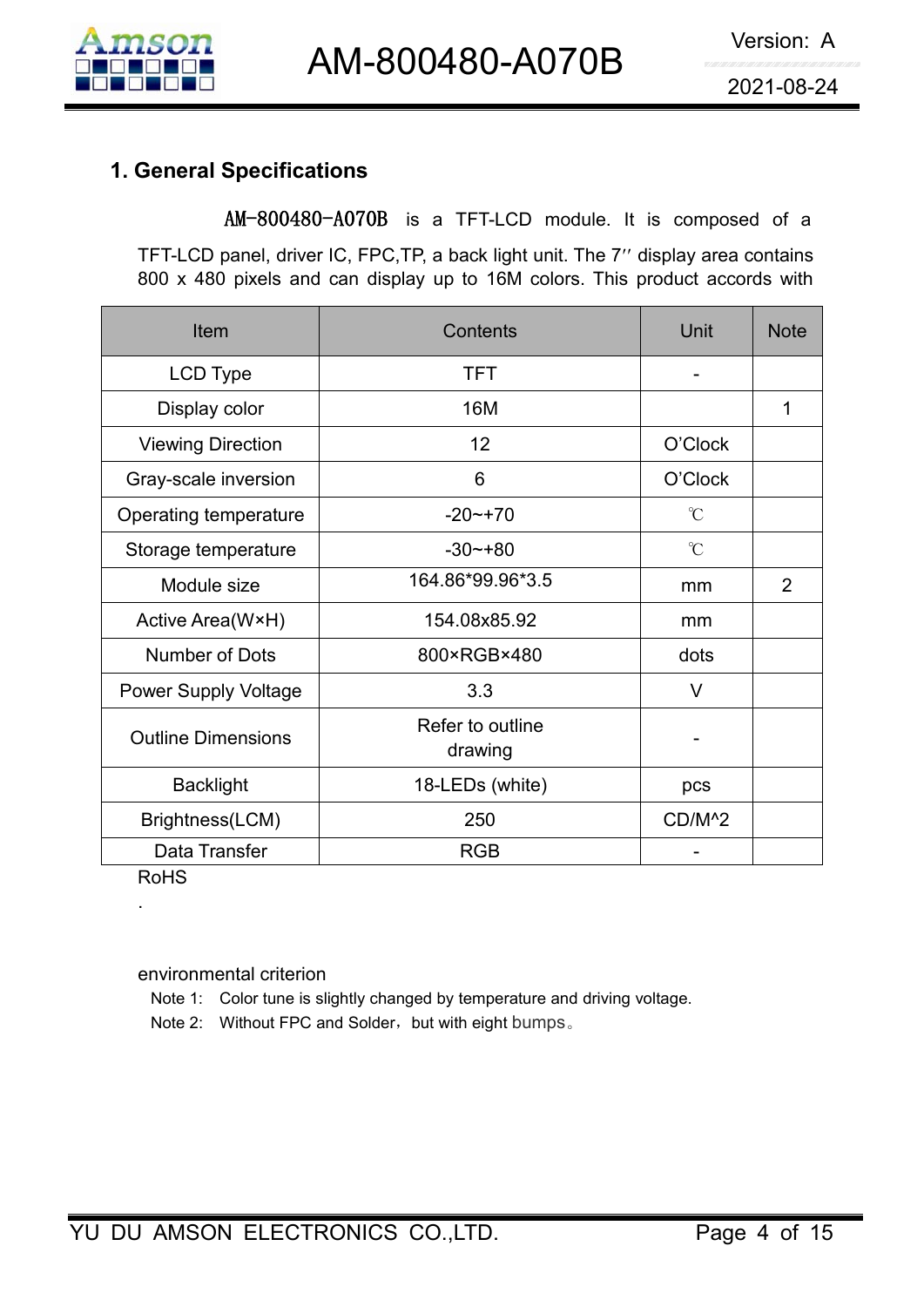

## AM-800480-A070B Version: A

### **2.Outline.Drawing**

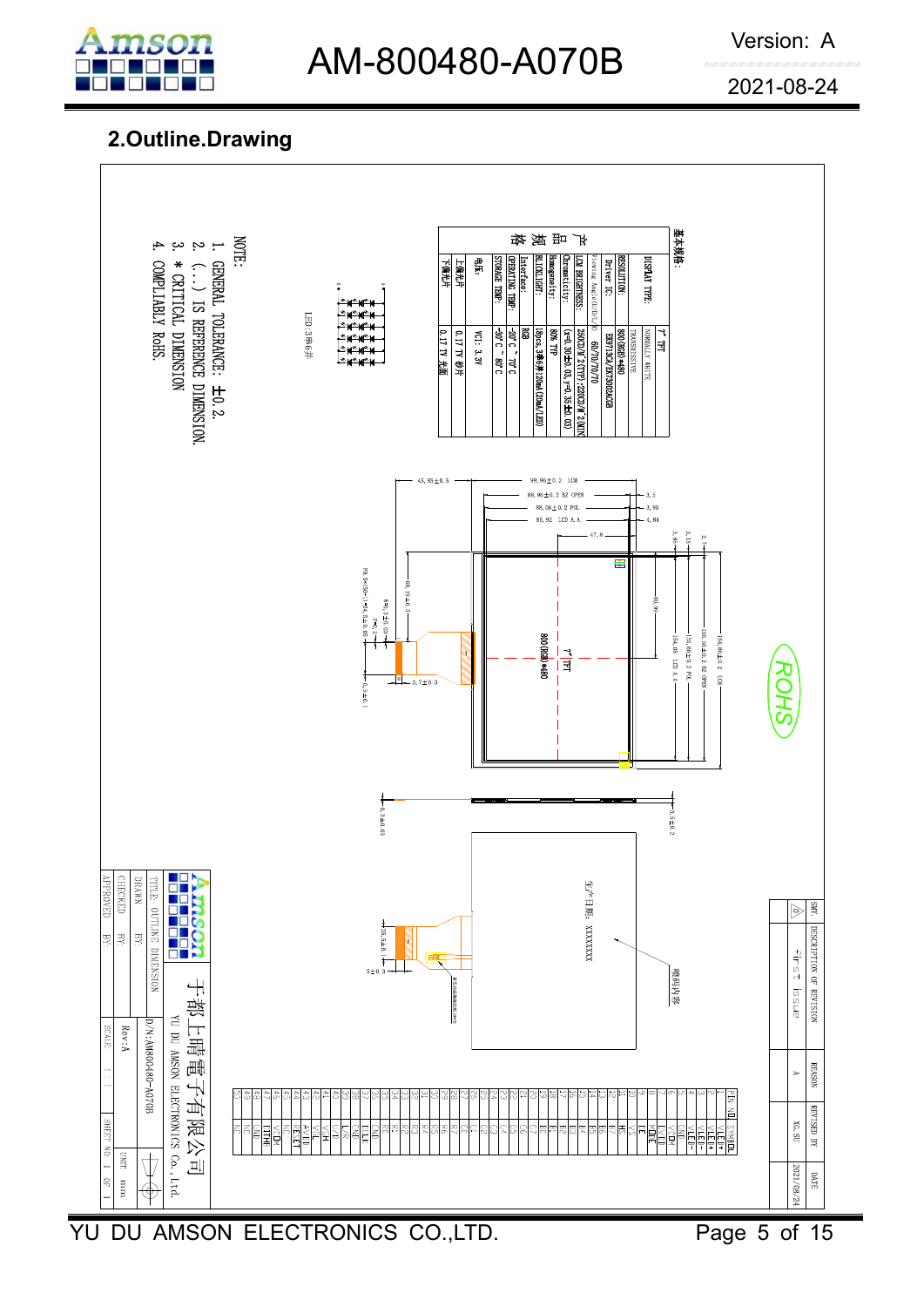

|                |                            | AM-800480-A070B                                                                                                                         | Version: A |
|----------------|----------------------------|-----------------------------------------------------------------------------------------------------------------------------------------|------------|
|                |                            |                                                                                                                                         | 2021-08-24 |
|                | 3 Interface signals        |                                                                                                                                         |            |
| Pin No.        | Symbol                     | Function                                                                                                                                |            |
| $1 - 2$        | $LED_A$                    | <b>Backlight LED Power</b>                                                                                                              |            |
| $3 - 4$        | LED_K                      | <b>Backlight LED Ground</b>                                                                                                             |            |
| 5              | <b>GND</b>                 | Ground                                                                                                                                  |            |
| 6              | <b>VCOM</b>                | Common voltage                                                                                                                          |            |
| $\overline{7}$ | <b>DVDD</b>                | Power for Digital Circuit                                                                                                               |            |
| 8              | <b>MODE</b>                | DE/SYNC mode select                                                                                                                     |            |
| 9              | <b>DE</b>                  | Data Enable Input                                                                                                                       |            |
| 10             | <b>VSYNC</b>               | Vertical Sync Input                                                                                                                     |            |
| 11             | <b>HSYNC</b>               | Horizontal Sync Input                                                                                                                   |            |
| $12 - 19$      | <b>B7-B0</b>               | <b>Blue Data Bit</b>                                                                                                                    |            |
| $20 - 27$      | G7-G0                      | Green Data Bit                                                                                                                          |            |
| 28-35          | <b>R7-R0</b>               | Red Data Bit / DX0-DX7                                                                                                                  |            |
| 36             | <b>GND</b>                 | Ground                                                                                                                                  |            |
| 37             | <b>DCLK</b>                | Dot Data Clock                                                                                                                          |            |
| 38             | <b>GND</b>                 | Ground                                                                                                                                  |            |
| 39             | L/R                        | Left/Right selection                                                                                                                    |            |
| 40             | U/D                        | Up/Down selection                                                                                                                       |            |
| 41             | <b>VGH</b>                 | Gate ON Voltage                                                                                                                         |            |
| 42             | <b>VGL</b>                 | Gate OFF Voltage                                                                                                                        |            |
| 43             | <b>AVDD</b>                | Power for Analog Circuit                                                                                                                |            |
| 44             | <b>RESET</b>               | global reset pin. Active low to enter reset state. suggest to<br>connecting with an RC reset circuit for stability. Normally pull high. |            |
| 45             | NC                         | <b>NC</b>                                                                                                                               |            |
| 46             | <b>VCOM</b>                | Common voltage                                                                                                                          |            |
| 47<br>48       | <b>DITHB</b><br><b>GND</b> | Dithering function<br>Ground                                                                                                            |            |
|                | NC                         | NC                                                                                                                                      |            |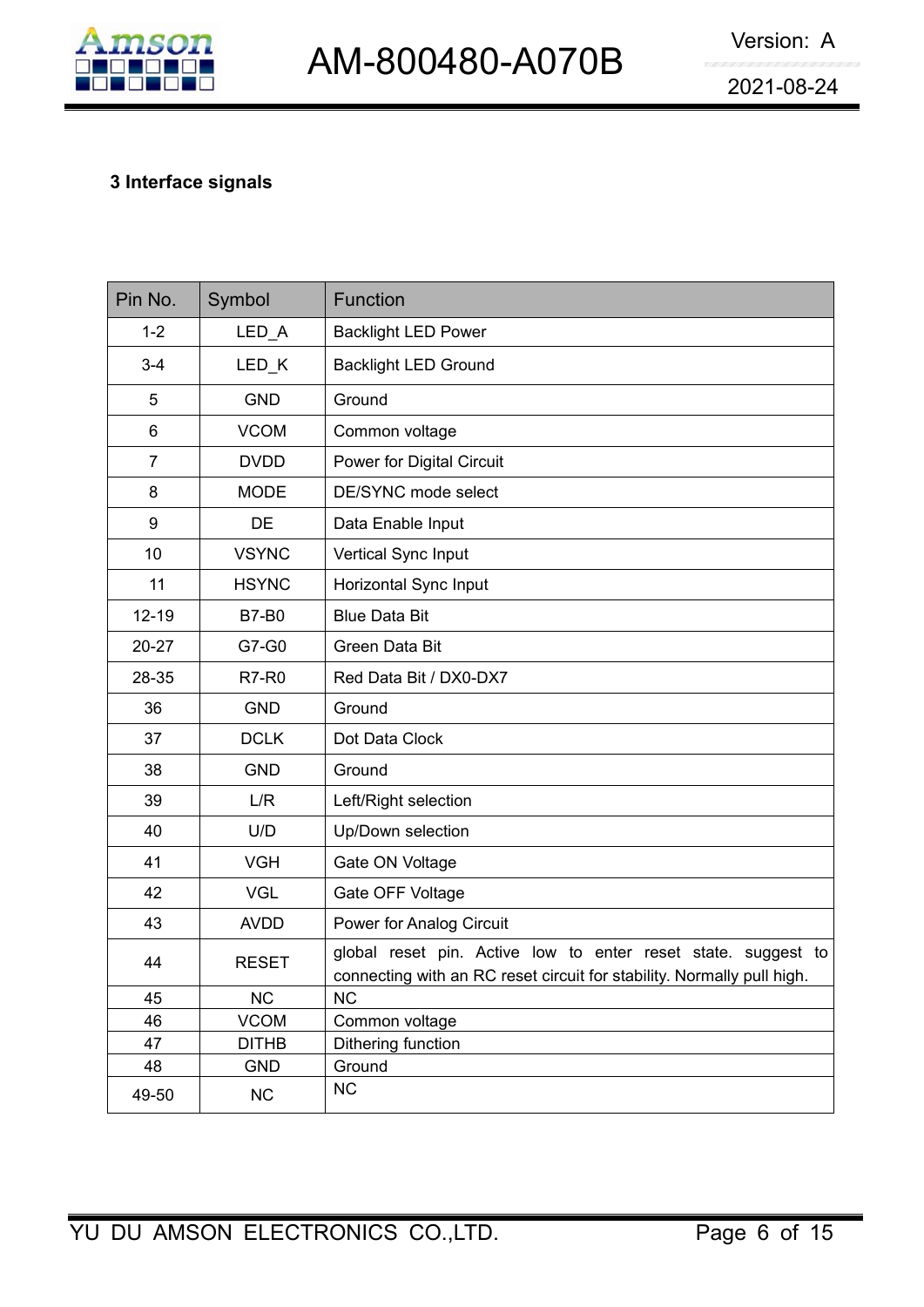

| 4. Absolute Maximum Ratings(Ta=25℃)<br>4.1 Environmental Absolute Maximum Ratings.<br>Operating<br>Storage<br>Item<br><b>Note</b><br>MIN.<br>MAX.<br>MAX.<br>MIN.<br><b>Ambient Temperature</b><br>$-30^{\circ}$ C<br>80°C<br>70°C<br>$-20^{\circ}$ C<br>1,2<br>Humidity<br>3<br>1. The response time will become lower when operated at low temperature. |  |  |  |  |
|-----------------------------------------------------------------------------------------------------------------------------------------------------------------------------------------------------------------------------------------------------------------------------------------------------------------------------------------------------------|--|--|--|--|
|                                                                                                                                                                                                                                                                                                                                                           |  |  |  |  |
|                                                                                                                                                                                                                                                                                                                                                           |  |  |  |  |
|                                                                                                                                                                                                                                                                                                                                                           |  |  |  |  |
|                                                                                                                                                                                                                                                                                                                                                           |  |  |  |  |
|                                                                                                                                                                                                                                                                                                                                                           |  |  |  |  |

- 
- 

| 3. Ta<=40 ∪.85%RH MAX. |                     |                 |                                                                              |              |                          |             |        |              |  |
|------------------------|---------------------|-----------------|------------------------------------------------------------------------------|--------------|--------------------------|-------------|--------|--------------|--|
|                        |                     |                 | Ta>=40°C:Absolute humidity must be lower than the humidity of 85%RH at 40°C. |              |                          |             |        |              |  |
|                        |                     |                 |                                                                              |              |                          |             |        |              |  |
|                        |                     |                 |                                                                              |              |                          |             |        |              |  |
|                        |                     |                 |                                                                              |              |                          |             |        |              |  |
|                        |                     |                 |                                                                              |              |                          |             |        |              |  |
|                        |                     |                 |                                                                              |              |                          |             |        |              |  |
|                        |                     |                 |                                                                              |              |                          |             |        |              |  |
|                        |                     |                 |                                                                              |              |                          |             |        |              |  |
|                        |                     |                 |                                                                              |              |                          |             |        |              |  |
|                        |                     |                 | 5. Electrical Specifications and Instruction Code                            |              |                          |             |        |              |  |
|                        |                     |                 | 5.1 Electrical characteristics(Vss=0V, Ta=25°C)                              |              |                          |             |        |              |  |
|                        |                     |                 |                                                                              |              |                          |             |        |              |  |
| Parameter              |                     | Symbol          | Condition                                                                    | Min          | <b>Typ</b>               | <b>Max</b>  | Unit   | <b>Note</b>  |  |
| Power supply           |                     | <b>VCC</b>      | Ta= $25^{\circ}$ C                                                           | 3.0          | 3.3                      | 3.6         | $\vee$ |              |  |
| Input                  | H'                  | V <sub>IH</sub> | $V_{CC} = 3.3V$                                                              | $0.8$ V $cc$ |                          | $V_{CC}$    | $\vee$ |              |  |
| voltage                | $\mathsf{L}^\prime$ | $V_{IL}$        | $V_{CC} = 3.3V$                                                              | $\pmb{0}$    | $\overline{\phantom{0}}$ | $0.2V_{CC}$ | $\vee$ |              |  |
| Note:                  |                     |                 |                                                                              |              |                          |             |        |              |  |
|                        |                     |                 | 1: When an optimum contrast is obtained in transmissive mode.                |              |                          |             |        |              |  |
|                        |                     |                 |                                                                              |              |                          |             |        |              |  |
|                        |                     |                 | DU AMSON ELECTRONICS CO.,LTD.                                                |              |                          |             |        | Page 7 of 15 |  |
|                        |                     |                 |                                                                              |              |                          |             |        |              |  |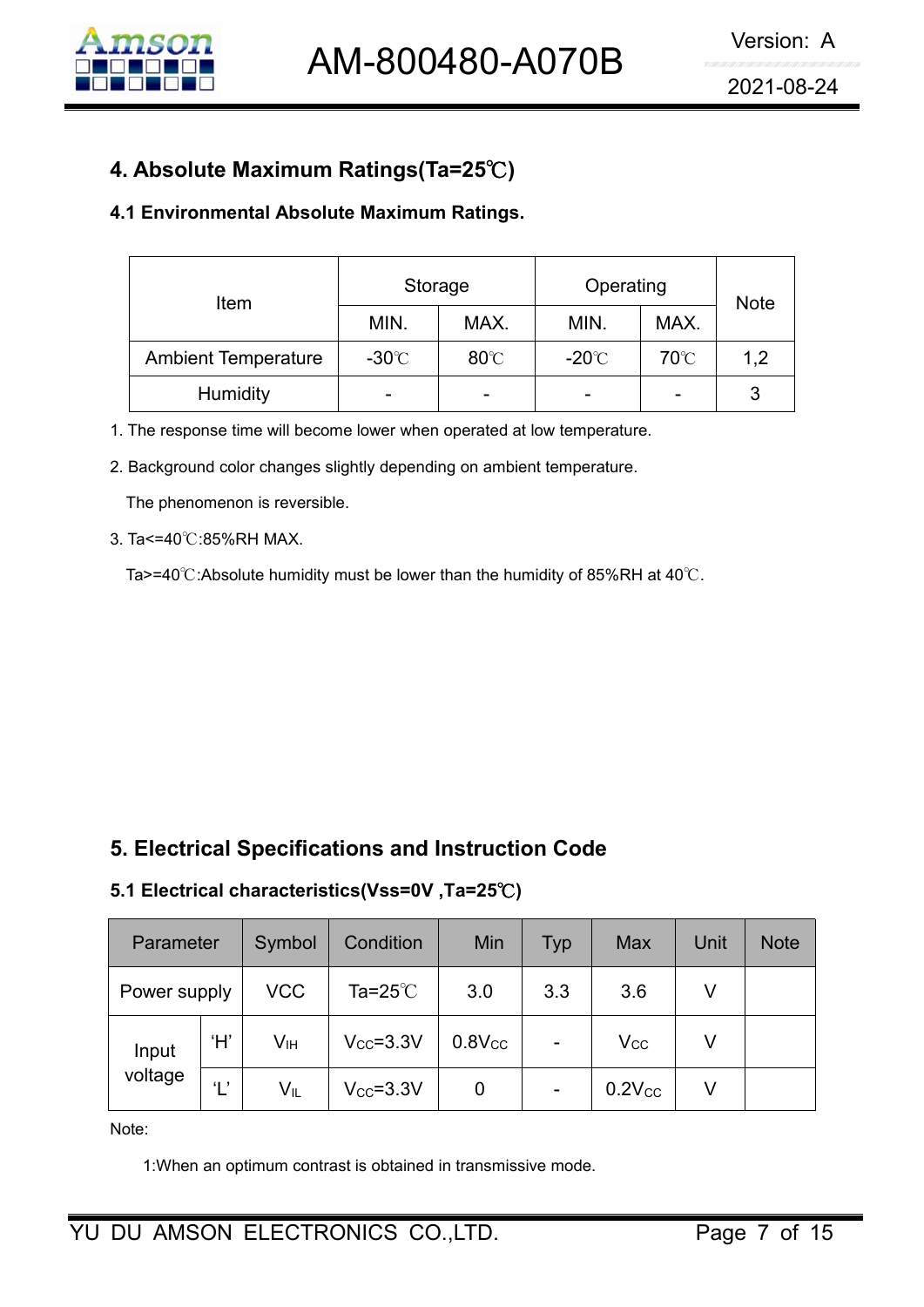

| AM-800480-A070B                                                                                                    |                                             |                            |                                                      |                          |            |                          |        | Version: A<br>2021-08-24 |
|--------------------------------------------------------------------------------------------------------------------|---------------------------------------------|----------------------------|------------------------------------------------------|--------------------------|------------|--------------------------|--------|--------------------------|
|                                                                                                                    |                                             |                            |                                                      |                          |            |                          |        |                          |
|                                                                                                                    |                                             | Symbol                     | Condition                                            | Min                      | <b>Typ</b> | Max                      | Unit   | <b>Note</b>              |
|                                                                                                                    |                                             | $\blacksquare$             | $\blacksquare$                                       | $\overline{\phantom{a}}$ | 9.6        |                          | $\vee$ | 1                        |
| 5.2 LED backlight specification(VSS=0V, Ta=25°C)<br>Item<br>Supply voltage<br>Supply current<br>Forward<br>current |                                             | $\mathsf{l}_{\mathsf{f}}$  |                                                      | $\overline{\phantom{a}}$ | 120        | $\blacksquare$           | mA     | $\overline{2}$           |
|                                                                                                                    | Normal                                      | $I_{pn}$                   | 18LEDS                                               | $\overline{\phantom{a}}$ | 120        | $\overline{\phantom{0}}$ |        |                          |
|                                                                                                                    | Dimming                                     | $\mathsf{I}_{\mathsf{pd}}$ |                                                      | $\overline{\phantom{a}}$ |            |                          | mA     |                          |
| Note:                                                                                                              |                                             |                            |                                                      |                          |            |                          |        |                          |
|                                                                                                                    | 1: VLED=VLED(+)-VLED(-).                    |                            |                                                      |                          |            |                          |        |                          |
|                                                                                                                    | 2: The current of LED is 20mA.              |                            |                                                      |                          |            |                          |        |                          |
|                                                                                                                    |                                             |                            | A LED drive in constant current mode is recommended. |                          |            |                          |        |                          |
|                                                                                                                    | 3: LED power consumption is around 1.152 W. |                            |                                                      |                          |            |                          |        |                          |
| 60<br>₹<br>50                                                                                                      |                                             |                            |                                                      |                          |            |                          |        |                          |

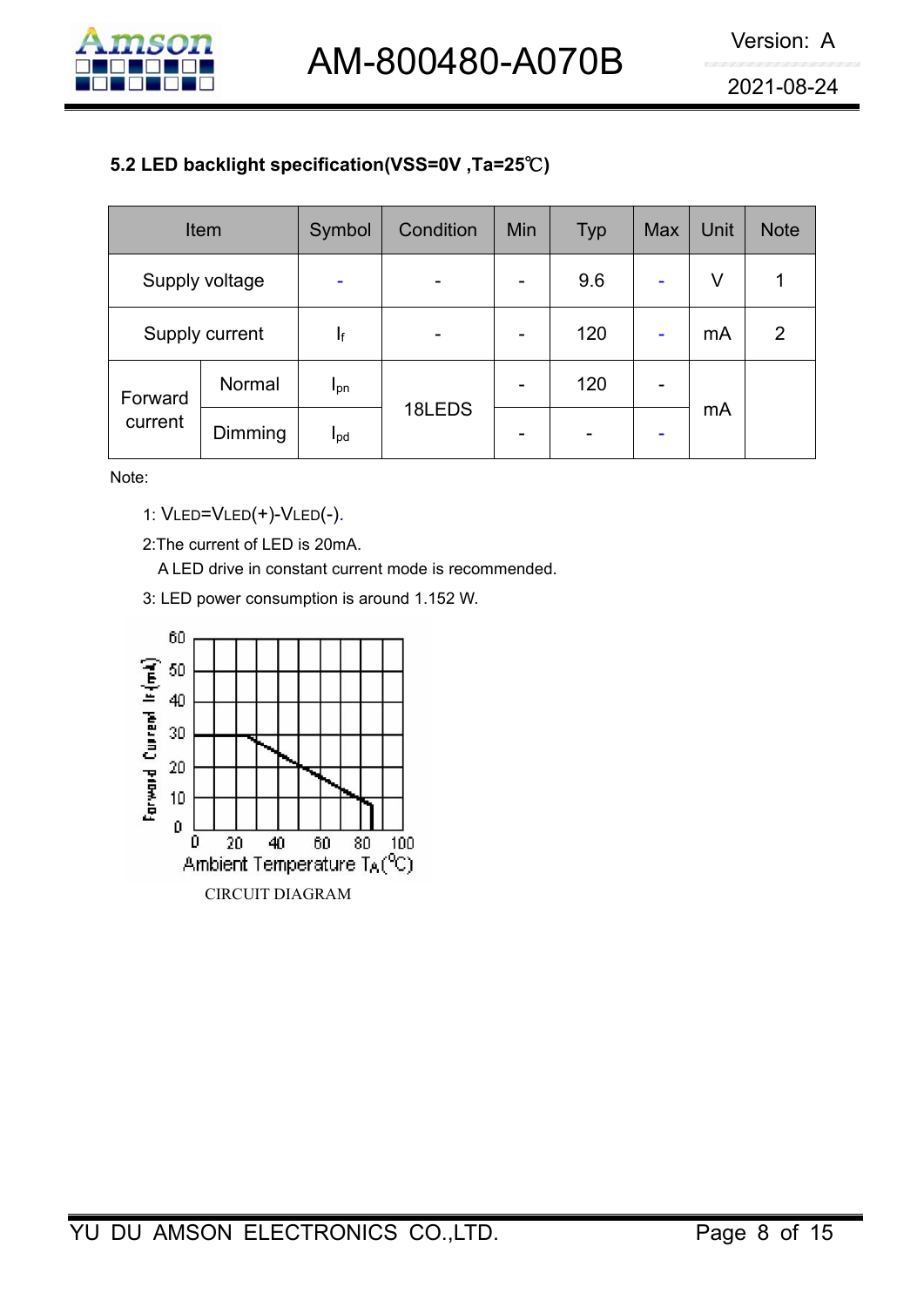

|                                                                                                                    |   |                    | AM-800480-A070B                            |                   |       |                              |                   | Version: A<br>2021-08-24 |
|--------------------------------------------------------------------------------------------------------------------|---|--------------------|--------------------------------------------|-------------------|-------|------------------------------|-------------------|--------------------------|
|                                                                                                                    |   |                    |                                            |                   |       |                              |                   |                          |
| Item                                                                                                               |   | Symbol             | <b>Condition</b>                           | Min.              | Typ.  | Max.                         | Unit              | <b>Note</b>              |
| <b>Brightness</b>                                                                                                  |   | <b>Bp</b>          | $\theta = 0^{\circ}$                       | 220               | 250   | $\overline{\phantom{a}}$     | Cd/m <sup>2</sup> | $\mathbf{1}$             |
| Uniformity                                                                                                         |   | $\angle$ Bp        | $\Phi = 0^{\circ}$                         | 75                | 80    | $\blacksquare$               | $\%$              | 1,2                      |
|                                                                                                                    |   | 3:00               |                                            | $\qquad \qquad -$ | 50    | $\overline{\phantom{a}}$     |                   |                          |
| Viewing                                                                                                            |   | 6:00               | $Cr \geq 10$                               | $\qquad \qquad -$ | 45    | $\overline{a}$               | Deg               | 3                        |
|                                                                                                                    |   | 9:00               |                                            | -                 | 50    | $\overline{\phantom{a}}$     |                   |                          |
|                                                                                                                    |   | 12:00              |                                            |                   | 40    | $\qquad \qquad \blacksquare$ |                   |                          |
| Ratio                                                                                                              |   | Cr                 | $\theta = 0^{\circ}$                       | $\blacksquare$    | 300   |                              |                   | $\overline{4}$           |
| Response                                                                                                           |   | $T_f+T_f$          | $\Phi = 0^{\circ}$                         | ۰                 | 25    | $\overline{\phantom{0}}$     | ms                | 5                        |
|                                                                                                                    |   | X                  |                                            | 0.250             | 0.280 | 0.310                        | $\overline{a}$    |                          |
|                                                                                                                    | W | y                  |                                            | 0.300             | 0.330 | 0.360                        |                   |                          |
|                                                                                                                    | R | $\pmb{\mathsf{X}}$ |                                            | 0.587             | 0.607 | 0.627                        |                   |                          |
| Color of                                                                                                           |   | y                  |                                            | 0.310             | 0.330 | 0.350                        |                   |                          |
|                                                                                                                    | G | X                  | $\theta = 0^{\circ}$<br>$\Phi = 0^{\circ}$ | 0.258             | 0.278 | 0.298                        |                   | 1,6                      |
| <b>6. Optical Characteristics</b><br>Angle<br>Contrast<br>Time<br><b>CIE</b><br>Coordinate<br><b>NTSC</b><br>Ratio |   | y                  |                                            | 0.526             | 0.546 | 0.566                        |                   |                          |
|                                                                                                                    | B | $\pmb{\mathsf{X}}$ |                                            | 0.121             | 0.141 | 0.161                        |                   |                          |
|                                                                                                                    |   | y                  |                                            | 0.138             | 0.158 | 0.178                        |                   |                          |
|                                                                                                                    |   | ${\mathsf S}$      |                                            |                   | 50    |                              | $\%$              |                          |

SC<br>
itio<br>
SSC<br>
Separameter is slightly changed by temperature, driving voltage and ne data are measured after LEDs are turned on for 5 minutes. LCM<br>
Measuring surroundings: Dark room.<br>
- Measuring condition:<br>
- Measuring t S<br>
Altio<br>
e parameter is slightly changed by temperature, driving voltage and materiel<br>
e brightness is the average value of 9 measured spots. Measurement equipment<br>
R-705 (Φ8mm)<br>
easuring condition:<br>
- Measuring surroun The parameter is slightly changed by temperature, driving voltage and materiel<br>
The data are measured after LEDs are turned on for 5 minutes. LCM displays full white.<br>
The brightness is the average value of 9 measured spot The brightness is the average value of 9 measured on the brightness is the average value of 9 measured PR-705 (Φ8mm)<br>
Measuring condition:<br>
- Measuring surroundings: Dark room.<br>
- Measuring temperature: Ta=25℃.<br>
- Adjust

- 
- 
-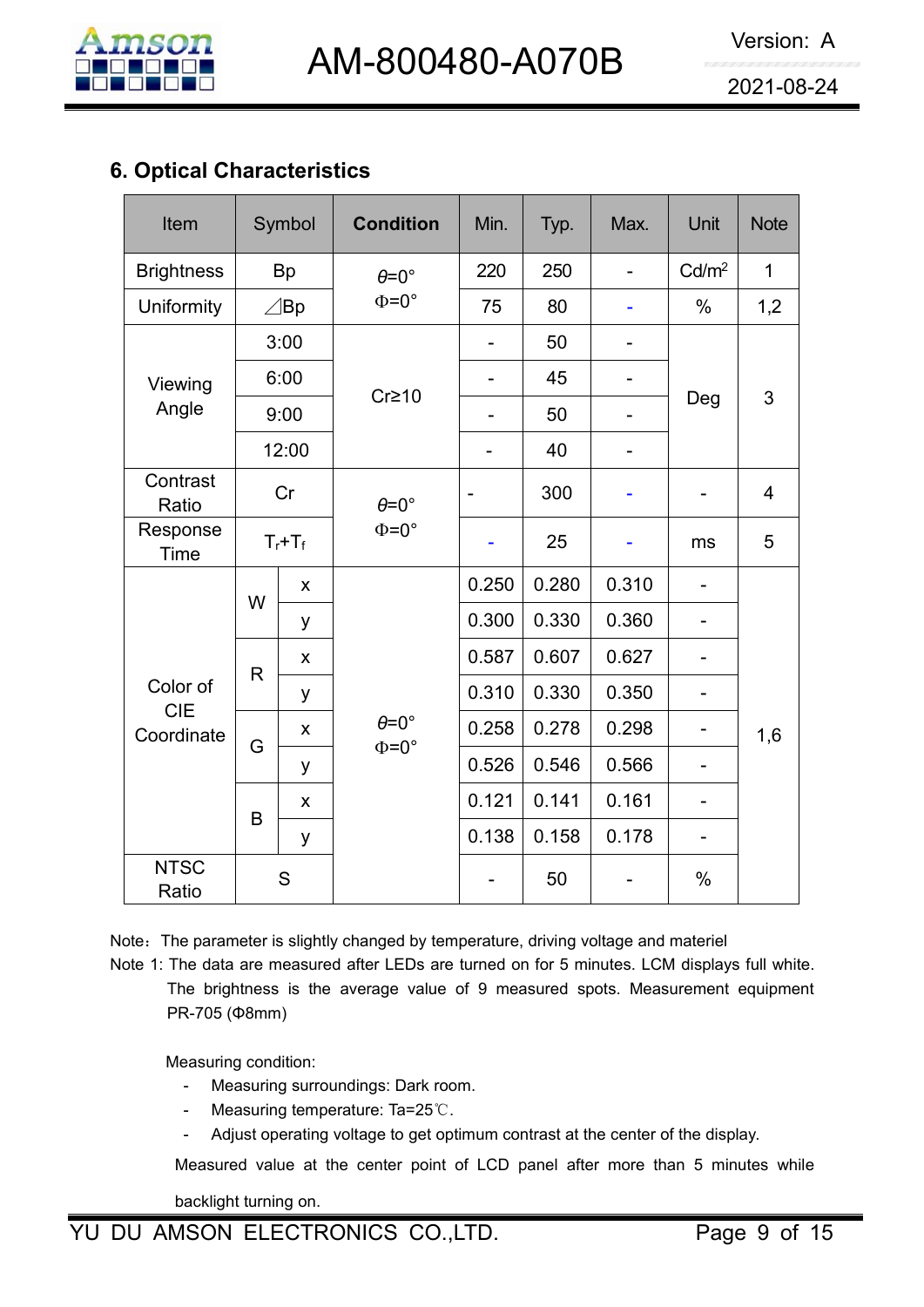



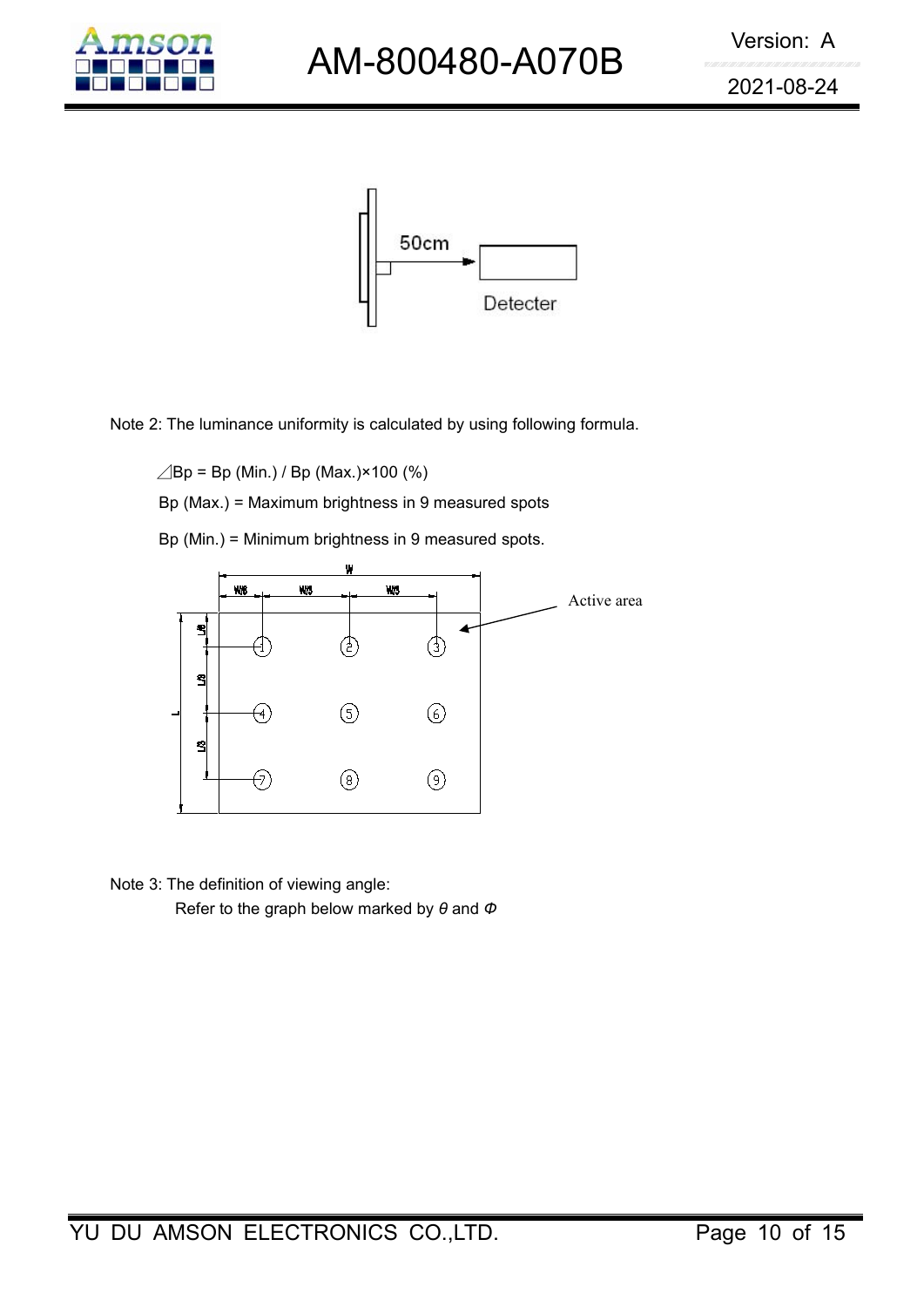

## AM-800480-A070B Version: A

2021-08-24







Contrast ratio(Cr) = 
$$
\frac{Brighness \ of \ selected \ dots}{Brighness \ of \ non-selected \ dots}
$$

Contrast ratio(Cr) =  $\frac{Brightnress\ of\ selected\ dots}{Brightnress\ of\ non-selected\ dots}$ <br>
: Definition of Response time. (Test LCD using DMS501):<br>
The output signals of photo detector are measured when the input signals are changed<br>
from "black" to "white"(fa *Contrast ratio*( $Cr$ ) =  $\frac{Brightnress\ of\ selected\ dots}{Brightness\ of\ non-sselected\ dots}$ <br>
: Definition of Response time. (Test LCD using DMS501):<br>
The output signals of photo detector are measured when the input signals are changed<br>
from "black" to "white" *Contrast ratio*( $Cr$ ) =  $\frac{Brightnress\ of\ selected\ dots}{Brightness\ of\ non - selected\ dots}$ <br>
: Definition of Response time. (Test LCD using DMS501):<br>
The output signals of photo detector are measured when the input signals are changed<br>
from "black" to "white" amplitudes.Refer to figure as below.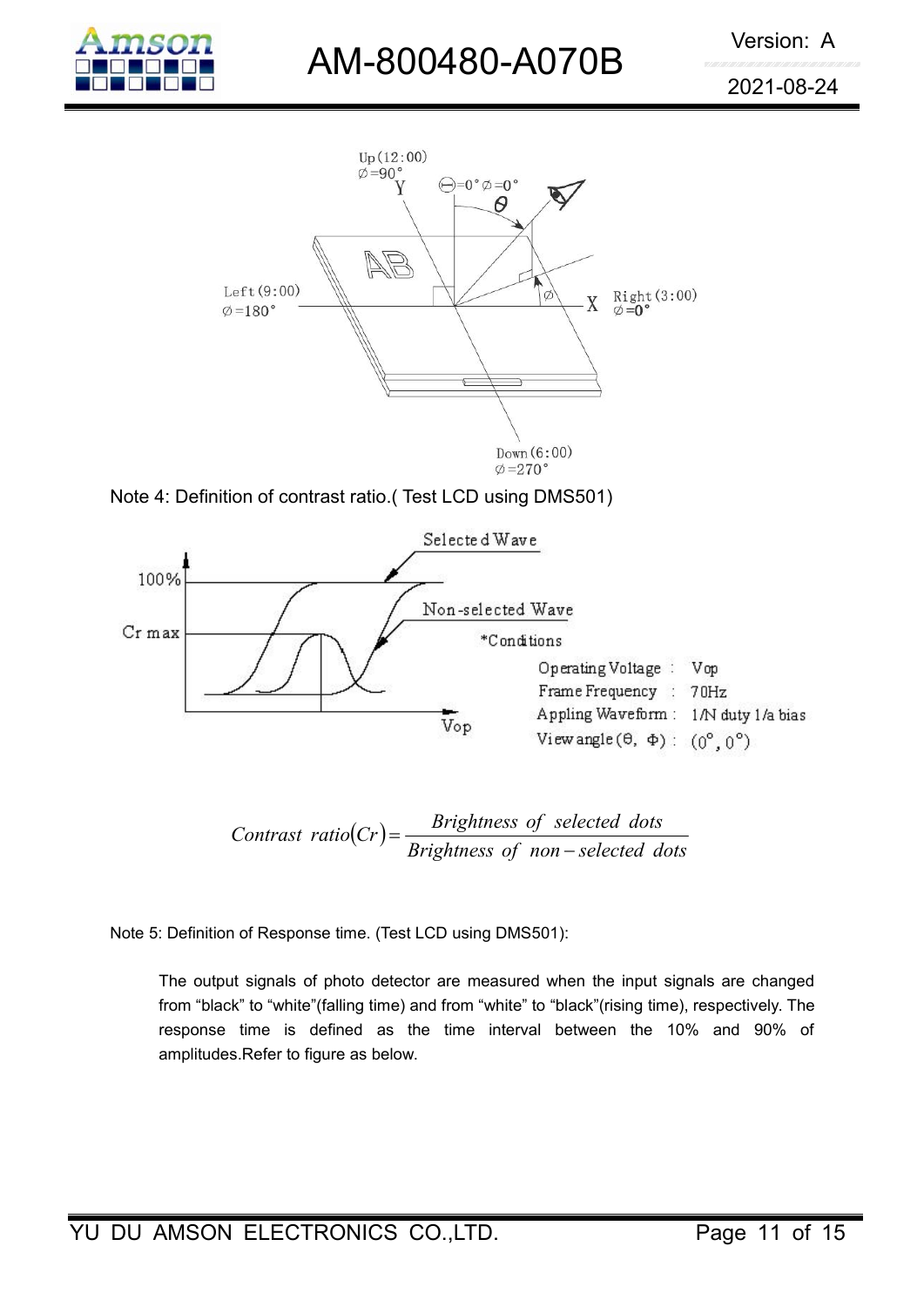





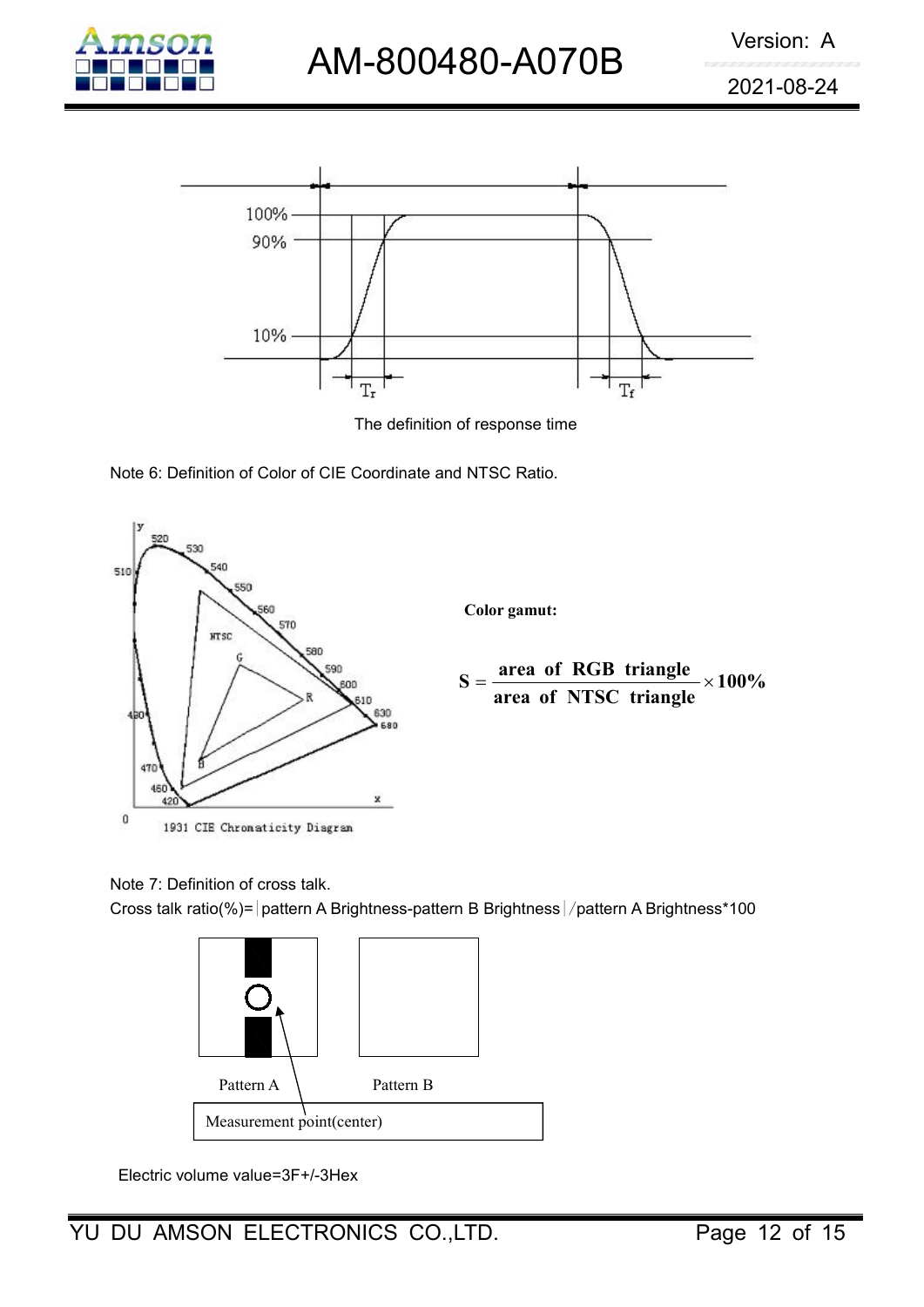

|                |                                        |                                                                                                                 | 2021-08-24                                                       |  |  |
|----------------|----------------------------------------|-----------------------------------------------------------------------------------------------------------------|------------------------------------------------------------------|--|--|
|                | 7. Reliability Test Items and Criteria |                                                                                                                 |                                                                  |  |  |
| <b>No</b>      | <b>Test Item</b>                       | <b>Test condition</b>                                                                                           | Criterion                                                        |  |  |
| $\mathbf 1$    | <b>High Temperature Storage</b>        | 80°C±2°C 96H<br>Restore 2H at 25°C<br>Power off                                                                 |                                                                  |  |  |
| 2              | Low Temperature Storage                | $-30^{\circ}$ C $\pm 2^{\circ}$ C 96H<br>Restore 2H at 25°C<br>Power off                                        | 1. After testing,                                                |  |  |
| 3              | <b>High Temperature Operation</b>      | 70℃±2℃ 96H<br>Restore 2H at 25°C<br>Power on                                                                    | cosmetic and electrical<br>defects should not<br>happen.         |  |  |
| 4              | Low Temperature Operation              | -20 $\mathrm{C}$ ±2 $\mathrm{C}$ 96H<br>Restore 4H at 25°C<br>Power on                                          | 2. Total current<br>consumption should<br>not be more than twice |  |  |
| 5              | High Temperature/Humidity<br>Operation | 60°C±2°C 90%RH<br>96H<br>Power on                                                                               | of initial value.                                                |  |  |
| 6              | Temperature Cycle                      | $-80^{\circ}$ C<br>$-30^{\circ}$ C $-$<br>30min<br>30min 5min<br>after 5 cycle, Restore 2H at 25°C<br>Power off |                                                                  |  |  |
| $\overline{7}$ | <b>Vibration Test</b>                  | 10Hz~150Hz, 100m/s <sup>2</sup> , 120min                                                                        | Not allowed cosmetic                                             |  |  |
| 8              | <b>Shock Test</b>                      | Half- sine wave, 300m/s <sup>2</sup> , 11ms                                                                     | and electrical defects.                                          |  |  |
| 9              | <b>ESD Test</b>                        | Air discharge: +/-8KV,<br>Contact discharge: 4KV                                                                |                                                                  |  |  |

| 9                                                                                                       | <b>ESD Test</b>                                   |                   |  | Air discharge: +/-8KV,<br>Contact discharge: 4KV |  |  |  |
|---------------------------------------------------------------------------------------------------------|---------------------------------------------------|-------------------|--|--------------------------------------------------|--|--|--|
| Note: Operation: Supply 2.8V for logic system.<br>The inspection terms after reliability test, as below |                                                   |                   |  |                                                  |  |  |  |
| <b>ITEM</b>                                                                                             |                                                   | Inspection        |  |                                                  |  |  |  |
| Contrast                                                                                                |                                                   | CR>50%            |  |                                                  |  |  |  |
| IDD                                                                                                     |                                                   | IDD<200%          |  |                                                  |  |  |  |
| <b>Brightness</b>                                                                                       |                                                   | Brightness>60%    |  |                                                  |  |  |  |
| Color Tone                                                                                              |                                                   | Color Tone+/-0,05 |  |                                                  |  |  |  |
|                                                                                                         |                                                   |                   |  |                                                  |  |  |  |
| 8 Quality level                                                                                         |                                                   |                   |  |                                                  |  |  |  |
|                                                                                                         | As Quality department << Product Cosmetic SPEC>>. |                   |  |                                                  |  |  |  |
|                                                                                                         |                                                   |                   |  |                                                  |  |  |  |
| DU AMSON ELECTRONICS CO.,LTD.                                                                           |                                                   |                   |  |                                                  |  |  |  |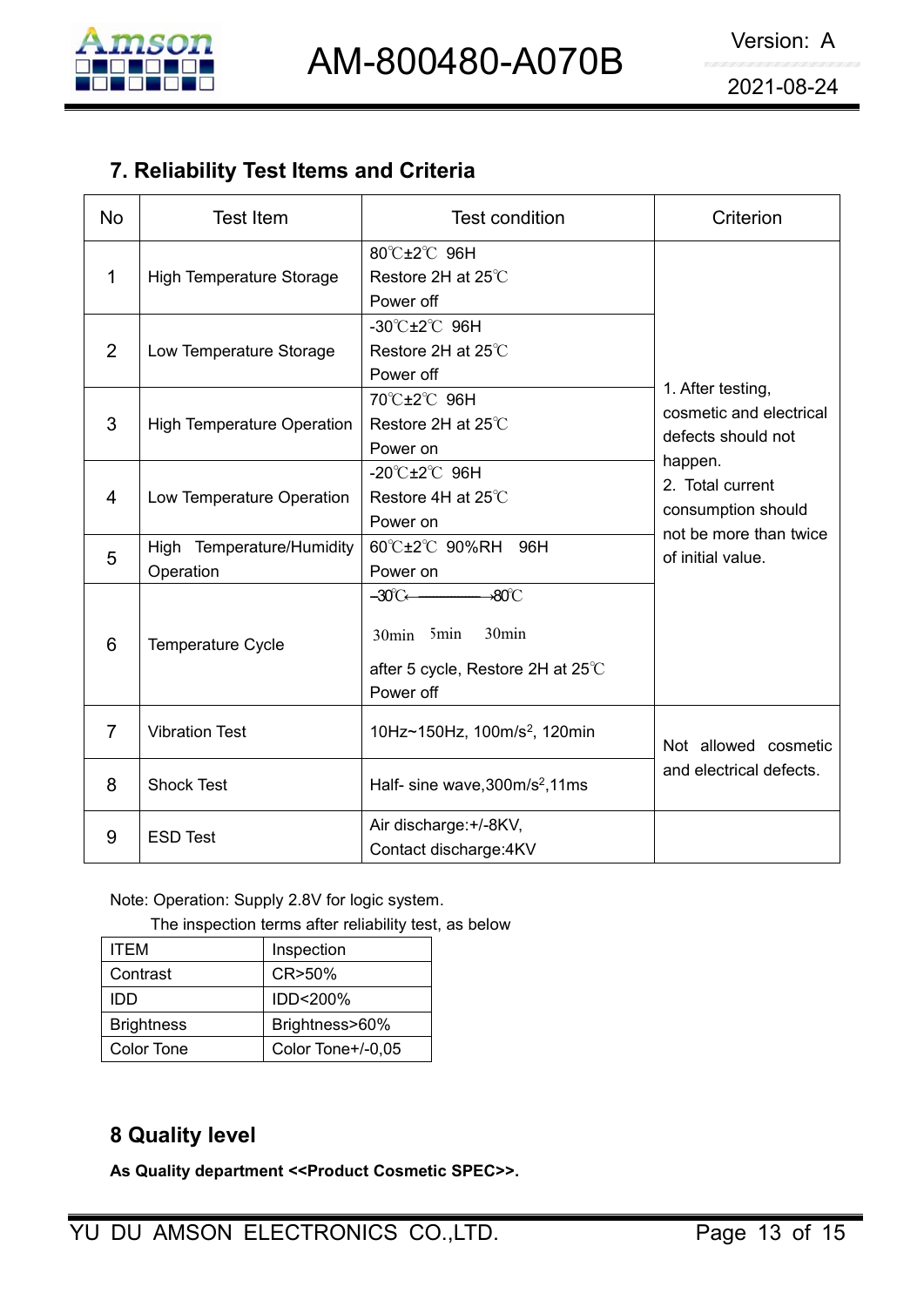

- **9. Precautions for Use of LCD Modules**<br>
9. Precautions for Use of LCD Modules<br>
9.1 Handling Precautions<br>
9.1.1 The display panel is made of glass. Do not subject it to a mechanical<br>
by dropping it from a high place, etc. **9. Precautions for Use of LCD Modules**<br>
9.1 Handling Precautions<br>
9.1.1 The display panel is made of glass. Do not by dropping it from a high place, etc. Version: A<br>
1980 M M-800480-A070B<br>
19921-08-24<br>
Precautions for Use of LCD Modules<br>
Handling Precautions<br>
9.1.1 The display panel is made of glass. Do not subject it to a mechanical shock<br>
by dropping it from a high place,
	- **by dropping it from a high place, etc.**<br> **by dropping it from a high place, etc.**<br> **by dropping it from a high place, etc.**<br>
	If the display panel is damaged and the liquid crystal substance<br>
	leaks out, be sure not to get FIGHT MM-800480-A070B<br>
	9.1.1 The display panel is made of glass. Do not subject it to a mechanical shock<br>
	by dropping it from a high place, etc.<br>
	9.1.2 If the display panel is damaged and the liquid crystal substance insid **LEAK SOLA SET AND MODE SET AND SOLA SET AND SOLARY SURFERIST SURFERIST SURFERIST SURFERIST SURFERIST SURFERIST SURFERIST SURFERIST SURFERIST ON THE SURFERIST ON THE SURFERIST ON THE SURFERIST ON THE SURFERIST ON THE SURF ing Precautions**<br>The display panel is made of glass. Do not subject it to a mechanical shock<br>by dropping it from a high place, etc.<br>If the display panel is damaged and the liquid crystal substance inside it<br>leaks out, be **Precautions for Use of LCD Modules**<br>
	9.1.1 The display panel is made of glass. Do not subject it to a mechanical shock<br>
	by dropping it from a high place, etc.<br>
	9.1.2 If the display panel is damaged and the liquid crystal Ing Precautions<br>The display panel is made of glass. Do not subject it to a mechanical sh<br>by dropping it from a high place, etc.<br>If the display panel is damaged and the liquid crystal substance insid<br>leaks out, be sure not 9.1.1 The display panel is made of glass. Do not subject it to a mechanical shock<br>by dropping it from a high place, etc.<br>9.1.2 If the display panel is damaged and the liquid crystal substance inside it<br>leaks out, be sure n by dropping it from a high place, etc.<br>If the display panel is damaged and the liquid crystal substance insid<br>leaks out, be sure not to get any in your mouth, if the substance comes i<br>contact with your skin or clothes, pro 9.1.2 If the display panel is damaged and the liquid crystal substance inside it<br>leaks out, be sure not to get any in your mouth, if the substance comes into<br>contact with your skin or clothes, promptly wash it off using so
	-
	-
	- leaks out, be sure not to get any in your mouth, if the substance comes into<br>contact with your skin or clothes, promptly wash it off using soap and water.<br>Do not apply excessive force to the display surface or the adjoinin contact with your skin or clothes, promptly wash it off undersed to the display surface of the following solvents:<br>The polarizer covering the display surface of the LC<br>easily scratched. Handle this polarizer carefully.<br>If not apply excessive force to the display surface<br>
	e this may cause the color tone to vary.<br>
	polarizer covering the display surface of the<br>
	ily scratched. Handle this polarizer carefully.<br>
	e display surface is contaminated, e this may cause the color tone to vary.<br>
	polarizer covering the display surface of<br>
	ily scratched. Handle this polarizer carefull!<br>
	e display surface is contaminated, breath<br>
	e it with a soft dry cloth. If still not compl The polarizer covering the display surface of the LCD module is soft and<br>easily scratched. Handle this polarizer carefully.<br>If the display surface is contaminated, breathe on the surface and gently<br>wipe it with a soft dry easily scratched. Handle this polarizer carefully.<br>
	If the display surface is contaminated, breathe on the sure<br>
	wipe it with a soft dry cloth. If still not completely clear, mo<br>
	one of the following solvents:<br>
	— Isopropyl e display surface is contaminated, leading the it with a soft dry cloth. If still not compare of the following solvents:<br>
	— Isopropyl alcohol<br>
	— Ethyl alcohol<br>
	ents other than those mentioned and ecially, do not use the fo e it with a soft dry cloth. If still not c<br>
	of the following solvents:<br>
	— Isopropyl alcohol<br>
	— Ethyl alcohol<br>
	ents other than those mentioned a<br>
	ecially, do not use the following:<br>
	— Water<br>
	— Ketone<br>
	— Aromatic solvents<br>
	o
		-
		-
	- of the following solvents:<br>
	 Isopropyl alcohol<br>
	 Ethyl alcohol<br>
	ents other than those mentioned above ma<br>
	ecially, do not use the following:<br>
	 Water<br>
	 Ketone<br>
	 Aromatic solvents<br>
	tot attempt to disassemble the LCD Mod 9.1.6 Do not attempt to disassemble the elements by static electricity, be careful<br>
	9.1.6 Do not attempt to disassemble the LCD Module.<br>
	9.1.7 If the logic circuit power is off, do not apply the input signals.<br>
	9.1.8 To pr
		-
		-
		-
	-
	-
	- 9.1.8 To prevent destruction of the elements by static electricity, be careful to maintain an optimum work environment. 9.1.8 To prevent destruction of the bolonic above may damage the polarizer.<br>
	9.1.6 Do not attempt to disassemble the LCD Module.<br>
	9.1.7 If the logic circuit power is off, do not apply the input signals.<br>
	9.1.8 To prevent d Especially, do not use the following:<br>
	— Water<br>
	— Ketone<br>
	— Aromatic solvents<br>
	Do not attempt to disassemble the LCD Module.<br>
	If the logic circuit power is off, do not apply the input signals.<br>
	To prevent destruction of th — Water<br>
	— Ketone<br>
	— Aromatic solvents<br>
	Do not attempt to disassemble the LCD Module.<br>
	If the logic circuit power is off, do not apply the input signals.<br>
	To prevent destruction of the elements by static electricity, be ca -- Ketone<br>
	-- Aromatic solvents<br>
	Do not attempt to disassemble the LCD Module.<br>
	If the logic circuit power is off, do not apply the input signals.<br>
	To prevent destruction of the elements by static electricity, be careful t Do not attempt to disassemble the LCD Module.<br>
	If the logic circuit power is off, do not apply the input signals.<br>
	To prevent destruction of the elements by static electricity, be careful to<br>
	maintain an optimum work envir
		-
		- ground.
		-